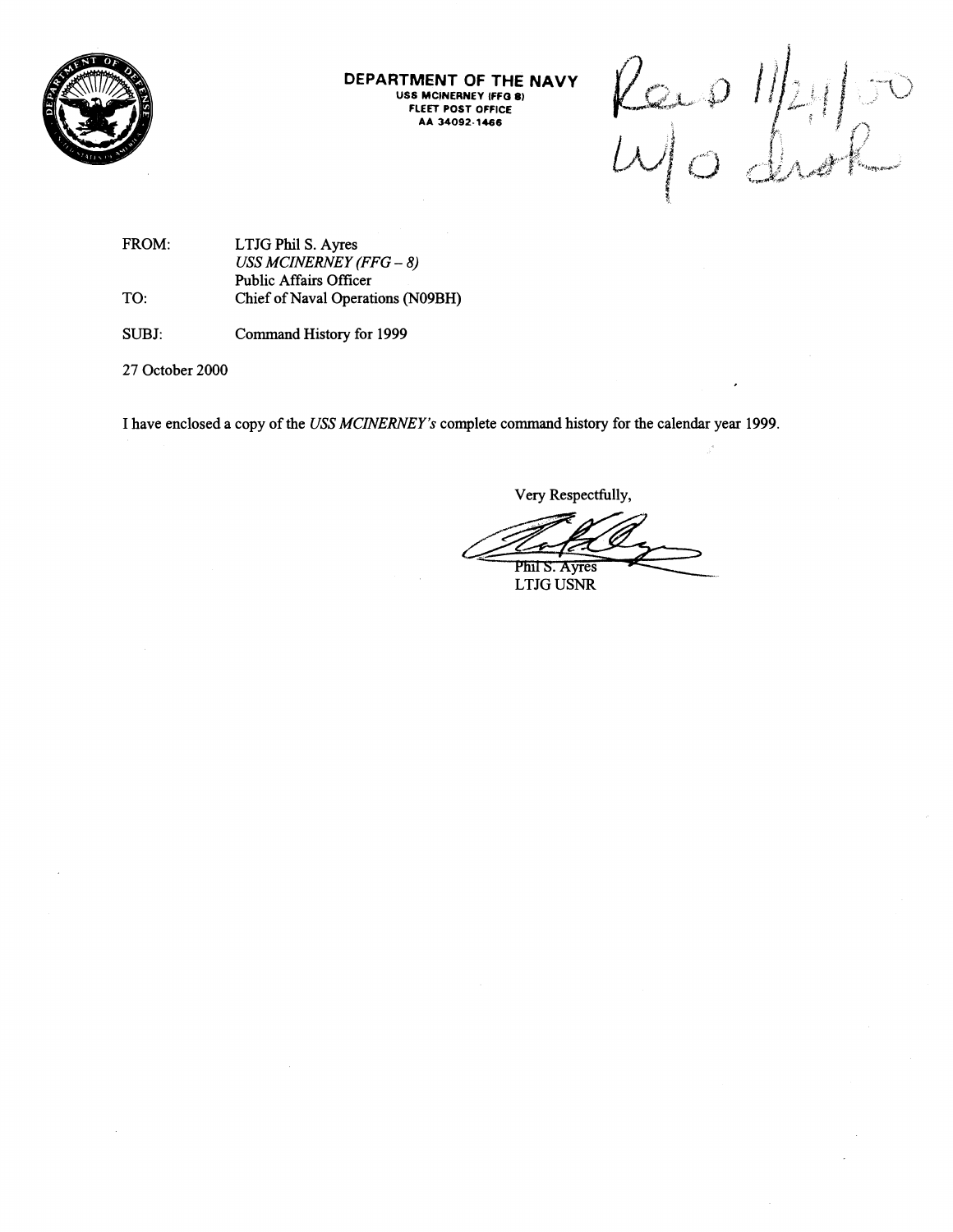## **USS MCINERNEY (FFG 8) History for 1999**

 $\bar{\lambda}$ 

| 01 Jan-08 Jan   | Christmas Leave Period Two                                          |
|-----------------|---------------------------------------------------------------------|
| $01$ Jan-27 Jan | Inport Mayport, FL                                                  |
| 28 Jan-02 Feb   | Underway - escort for USS Truman/JAXOA                              |
| 02 Feb-09 Feb   | Inport Mayport, FL                                                  |
| 10 Feb-02 Mar   | Underway for OPFOR/PROA/VACAPES                                     |
| 13 Feb-14 Feb   | <b>Inport NSRR</b>                                                  |
| 14 Feb-18 Feb   | Underway for OPFOR/PROA/VACAPES                                     |
| 18 Feb          | <b>Inport NSRR</b>                                                  |
| 18 Feb-22 Feb   | Underway for OPFOR/PROA/VACAPES                                     |
| 22 Feb          | Inport Mayport, FL                                                  |
| 23 Feb-26 Feb   | Underway for transit to Charleston, SC                              |
| 26 Feb-01 Mar   | Inport Charleston, SC                                               |
| 01 Mar-02 Mar   | Underway for transit to Mayport, FL                                 |
| 02 Mar-29 Mar   | Inport Mayport, FL                                                  |
| 15 Mar-26 Mar   | Target/CSRR Phase I                                                 |
| 29 Mar-30 Mar   | DLQ Services/JAXOA                                                  |
| 19 Apr-23 Apr   | <b>CSRR Phase II</b>                                                |
| 30 Mar-22 Apr   | Inport Mayport, FL                                                  |
| 23 Apr-08 May   | Index $99-1$                                                        |
| 26-27 Apr       | Inport in Tortola, British Virgin Islands                           |
| 28 Apr          | Underway Enroute to Roosevelt, Rhodes, Puerto Rico                  |
| 29 Apr          | Inport Roosevelt Rhodes, Puerto                                     |
| 30 Apr-8 May    | Underway to Conduct Index 99-1 Operations                           |
| 9-12 May        | Inport West Palm Beach, FL                                          |
| 12 May          | Change of Command/Transition from CDR T.A. Bragg to CDR J.A. Greene |
| 13-14 May       | Tiger Cruise from West Palm Beach, FL                               |
| 15 May-31 May   | Inport Mayport, FL                                                  |
| $1-4$ Jun       | Underway to Conduct DLQ Operations                                  |
| $5-7$ Jun       | Inport Mayport, FL                                                  |
| $8-10$ Jun      | Underway for Cortramid Training for Third Class Midshipmen          |
| 11 Jun-14 Jul   | IMAV and POM Stand-down prior to UNITAS deployment                  |
| 14 Jul          | Depart Mayport, FL for UNITAS for UNITAS 40-99                      |
| 14 Jul-17 Jul   | Underway for UNITAS 40-99                                           |
| 18 Jul-20 Jul   | Inport NSRR/Planning for Phase Zero                                 |
| 21 Jul-25 Jul   | Underway for UNITAS Phase Zero                                      |
| 26 Jul-27 Jul   | <b>Inport NSRR</b>                                                  |
| 28 July-30 Aug  | Underway for UNITAS Phase Zero                                      |
| 31 July -01 Aug | Inport Cartagena, Colombia                                          |
| 02 Aug-05 Aug   | Underway for UNITAS Phase One                                       |
| 06 Aug-07 Aug   | Inport Rodman, Panama                                               |
| 08 Aug-09 Aug   | Underway for UNITAS Phase One                                       |
| 10 Aug          | Inport Malaga, Colombia                                             |
| 11 Aug-12 Aug   | Underway for UNITAS Phase Two                                       |
| 13 Aug-16 Aug   | Inport Manta, Ecuador                                               |
| 17 Aug-18 Aug   | Underway for UNITAS Phase Two                                       |
| 19 Aug-23 Aug   | Inport Salinas, Ecuador                                             |
| 23 Aug-06 Sep   | Underway for UNITAS Phase Three                                     |
| 24 Aug          | Anchored Paita, Peru                                                |
| 24 Aug-27 Aug   | Underway for UNITAS Phase Three                                     |
| 27 Aug-31 Aug   | Inport Callao, Peru                                                 |

 $\overline{\phantom{a}}$